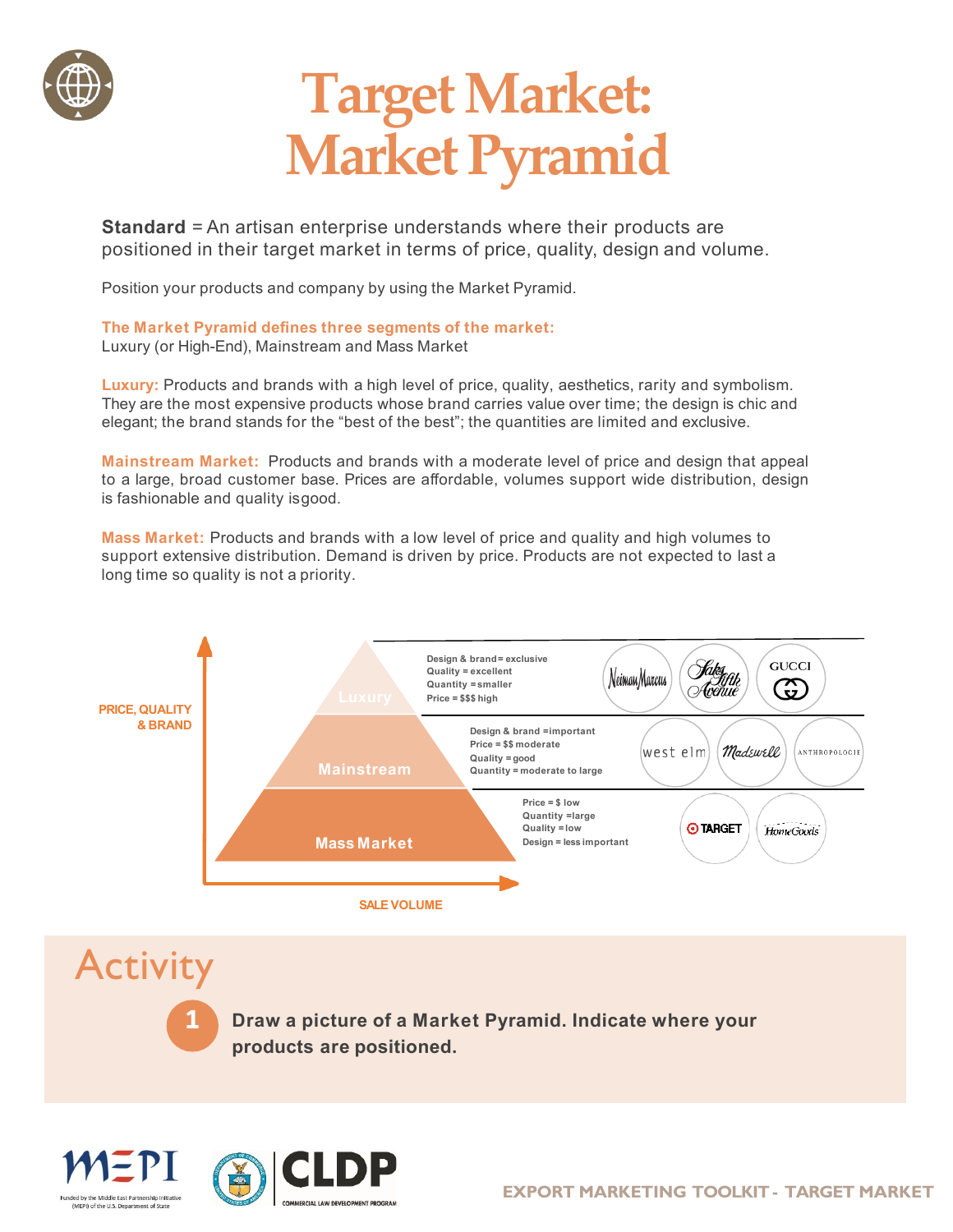

# **Target Market: Product Categories**

**Standard** = An artisan enterprise understands what product categories they fit into.

Markets are structured around standard product categories based on a product's function and how the end-consumer will use the product.

**There are three main product categories: HOME; FASHION; & GIFT.**

**Global handmade products exist in all three categories.**



**Within these three main product categories, there are sub-categories where global handmade products are in demand and competewell.**



**Accent Furniture HomeTextiles & Rugs Tabletop & Kitchen Wall Art &Decor**

**Candles & Lighting Garden &Outdoor Bed & Bath Children's**

**Office & Storage**

**Apparel (S/M/L) Jewelry**

**Accessories** 

**Footwear**



**FASHION GIFT + OTHER HOME**

**Items < \$25, \$50, \$75 & \$100**

**Stationery**

**Pet Accessories** 

**Wellness**

**Bags Baby & Child Games & Puzzles Holiday & Seasonal**

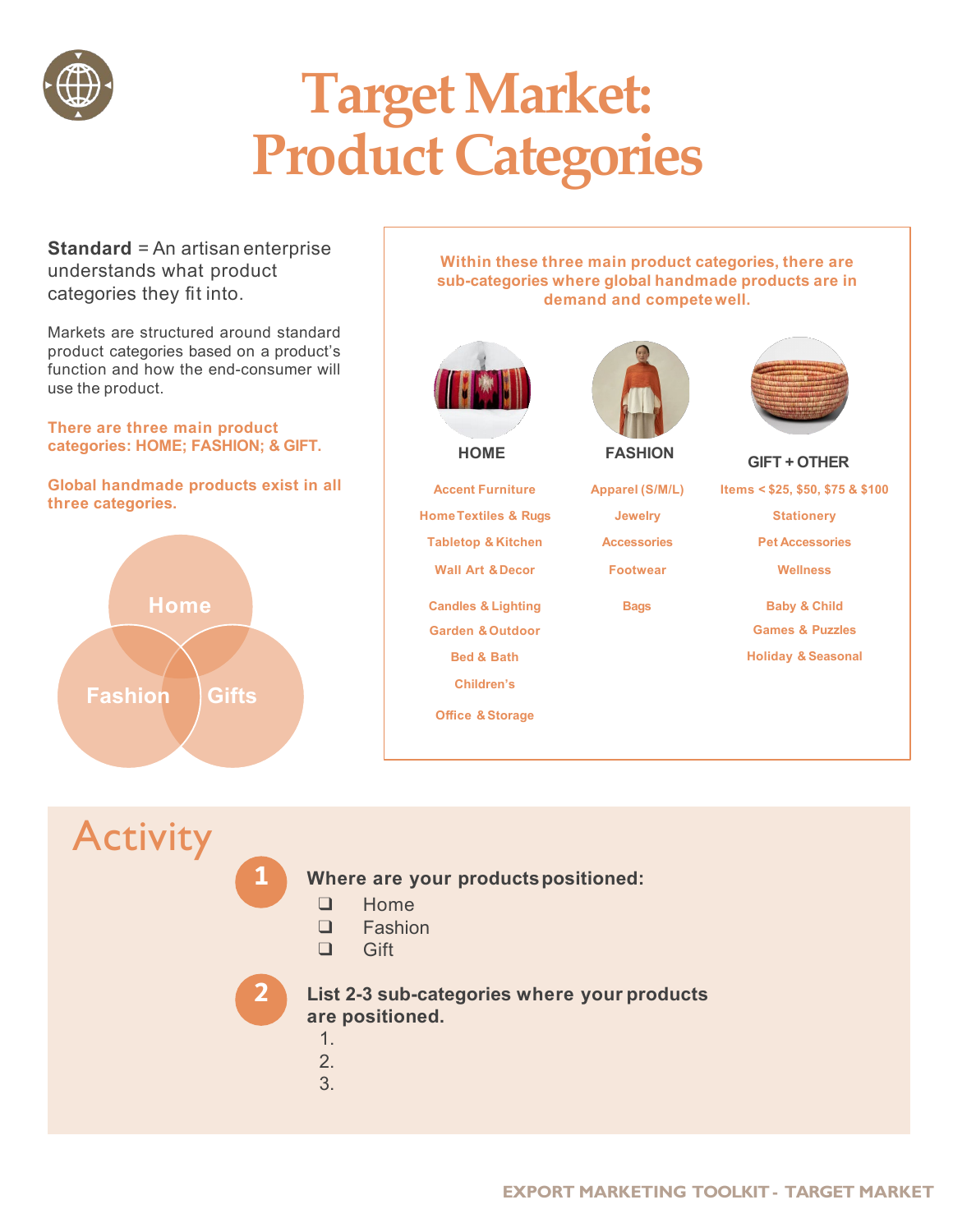

### **Target Market: Product Categories (continued)**

| <b>HOME</b>                     |                               | <b>FASHION</b>                  | <b>GIFT &amp; OTHER</b>           |
|---------------------------------|-------------------------------|---------------------------------|-----------------------------------|
| <b>Accent Furniture</b>         | <b>Lighting &amp; Candles</b> | Apparel (*sizes S/M/L)          | Items < \$25, \$50, \$75 or \$100 |
| Stools & Chairs                 | Candles                       | <b>Skirts</b>                   | <b>Stationary</b>                 |
| Ottomans                        | Candle Holders & Votives      | Pants & Shorts                  | Note Cards                        |
| <b>Small Tables</b>             | Lanterns                      | <b>Blouses &amp; Tee Shirts</b> | Letterhead                        |
| Trunks & Boxes                  | <b>Wall Sconces</b>           | Sweaters                        | Gift Wrap & Bags                  |
| Shelves                         | Lamps & Lamp Shades           | Dresses                         | Portfolios                        |
| Fireplace Screen & Tools        | <b>Garden &amp; Outdoor</b>   | Sleepwear                       | Pens & Pencils                    |
| <b>Home Textiles &amp; Rugs</b> | Planters & Pots               | Jackets                         | Journals & Notebooks              |
| <b>Decorative Pillows</b>       | Vases                         | Swimsuits & Beachwear           | <b>Pet Accessories</b>            |
| Throws & Blankets               | <b>Plant Stands</b>           | Outerwear                       | Dog Collar & Leashes              |
| Wall Hangings & Tapestries      | Garden Sculpture              | Jewelry                         | Pet Dishes                        |
| Curtains                        | <b>Gardening Tools</b>        | Necklaces                       | Dog Sweaters                      |
| Mats                            | <b>Baskets</b>                | Earrings                        | Dog Beds                          |
| Area Rugs & Runners             | <b>Bird Houses</b>            | <b>Bracelets</b>                | Dog/Cat Toys                      |
| <b>Tabletop &amp; Gourmet</b>   | <b>Wreaths &amp; Garlands</b> | Rings                           | <b>Bird Cages</b>                 |
| Salad Bowls & Utensils          | Bed & Bath                    | Jewelry Boxes, Stands & Bags    | Images of cats, dogs, birds, fish |
| Serving Platters & Bowls        | Soap Dish & Toothbrush Cups   | <b>Bags &amp; Accessories</b>   | <b>Wellness</b>                   |
| Serving Utensils                | Canisters & Boxes             | Tote Bags                       | Candles                           |
| Ptichers                        | Mirrors                       | Handbags                        | Incense                           |
| <b>Dessert Plates</b>           | Wastebasket                   | Wallets                         | Lotion                            |
| Coffee Mugs & Tea Cups          | Clothes Hamper                | Coin Purses                     | Soap                              |
| Trays                           | Wall Shelf                    | Cosmetic Bag                    | Fragrances                        |
| <b>Cutting Boards</b>           | Jewelry Boxes & Stands        | Clutches                        | Yoga Mats & Accessories           |
| Glassware                       | Towels                        | <b>Belts</b>                    | <b>Games &amp; Puzzles</b>        |
| Napkins                         | Quilts & Duvets               | Hair Accessories                | <b>Board Games</b>                |
| Placemats                       | <b>Decorative Pillows</b>     | Hats                            | Cards & Card Games                |
| <b>Napkin Ring Holders</b>      | <b>Blankets &amp; Throws</b>  | Scarves                         | Puzzles                           |
| <b>Tea Towels</b>               | Slippers                      | Socks                           | Craft Kits                        |
| Table Runners & Table Cloths    | Robes                         | Slippers                        | Sports Equipment                  |
| Apron & Hot Pads/Mits           | Shower Curtain                | Glasses                         | Books                             |
| Coasters                        | <b>Childrens</b>              | <b>Shoes</b>                    | <b>Seasonal &amp; Holiday</b>     |
| Salt & Pepper Shakers           | <b>Receiving Blankets</b>     | Boots                           | <b>Christmas</b>                  |
| Coffee & Tea Accessories        | Crib Linens                   | Sandals                         | Ornaments                         |
| Storage                         | Sweaters                      | Slippers                        | Garlands                          |
| <b>Wall Art &amp; Decor</b>     | Hats & Booties                | Flats                           | Stockings & Tree Skirt            |
| Mirrors                         | Layette (for newborn babies)  | Heels                           | <b>Tree Toppers</b>               |
| Frames                          | Dolls & Doll Accessories      | Sneakers                        | Angles, Santas & Figurines        |
| Framed Art                      | <b>Teddy Bears</b>            |                                 | Nativity Set                      |
| Wall Hangings                   | Stuffed Animals               |                                 | Red/Green/White/Silver/Gold       |
| Tapestries                      | Toys & Books                  |                                 | Easter                            |
| Wall Hooks & Organizers         | Puzzles                       |                                 | Eggs                              |
| Shelves                         | <b>Office &amp; Storage</b>   |                                 | <b>Bunnies &amp; Chickens</b>     |
| Baskets                         | Desk                          |                                 | Baskets                           |
| Vases                           | Chairs                        |                                 | Pastel Colors                     |
| Baskets                         | Filing & Storage              |                                 | Halloween                         |
| Sculptures                      | Lamps                         |                                 | Pumpkins                          |
| Picture Frames                  | <b>Bookends</b>               |                                 | Witches                           |
| Trays                           | Calendar                      |                                 | Ghosts                            |
| Jewelry Boxes                   | Notebook & Journals           |                                 | Orange/Black/White Colors         |
| Bookends                        | Desk Organizers               |                                 | <b>Valentine's Day</b>            |
| <b>Fireplace Accessories</b>    | Magazine Rack                 |                                 | Hearts                            |
| Games                           | Photo Frames                  |                                 | Cupids                            |
|                                 |                               |                                 | Red/White/Pink Colors             |